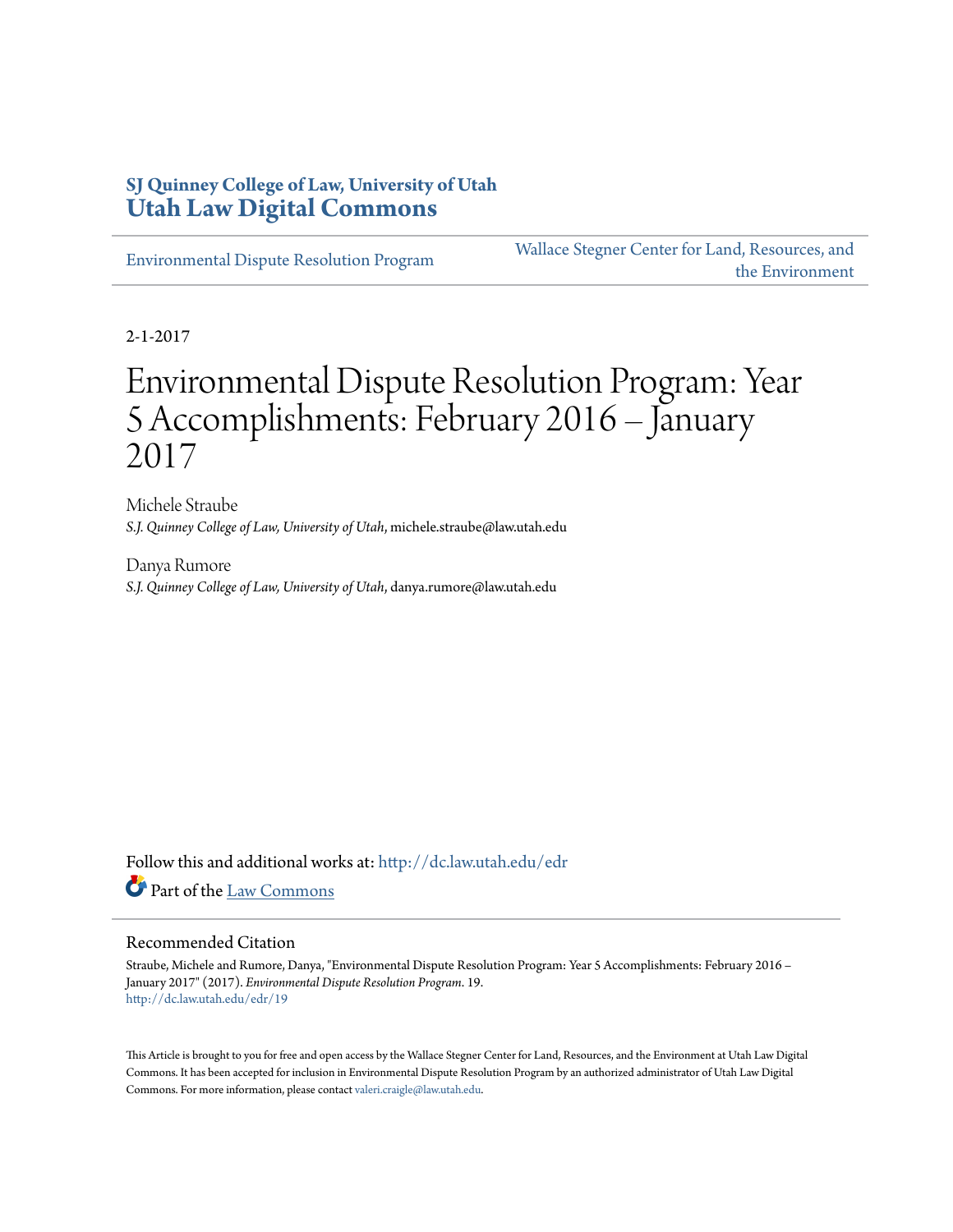

# **ENVIRONMENTAL DISPUTE RESOLUTION PROGRAM**

# YEAR 5 ACCOMPLISHMENTS: FEBRUARY 2016 – JANUARY 2017

February 1, 2017

# **Introduction**

The mission of the Wallace Stegner Center for Land, Resources and the Environment at the University of Utah S.J. Quinney College of Law is to provide interdisciplinary opportunities for classroom and clinical education, scholarly and applied research, and public service in the areas of natural resources and environmental law and policy. The Center serves as an umbrella for several programs within the University of Utah S.J. Quinney College of Law, including its domestic and international environmental law curriculum and research activities. In cooperation with other colleges and departments at the University of Utah, and at other institutions, the Center provides a forum for multidisciplinary research, conferences, and collaborative educational opportunities related to natural resources and environmental issues.

With an extraordinary five-year grant from the Alternative Visions Fund of the Chicago Community Trust, the Center has expanded its mission to promote collaboration, mediation, and other dispute resolution processes as a means to address contemporary environmental conflicts through a new Environmental Dispute Resolution (EDR) Program. EDR processes help parties to engage in a rational discussion, overcome communication obstacles, and fashion potential solutions that result in better environmental protections and more effective practices, while avoiding costly litigation and ongoing conflicts. The Stegner Center's EDR Program, which began operation in mid-February 2012 under the leadership of Michele Straube, is unique among the College of Law's peer institutions and is proving to be a valuable asset regionally and nationally.

This report covers *activities* for the fifth full year of the EDR Program, running from February 1, 2016 through January 31, 2017. The Stegner Center's EDR Program encompasses four interrelated categories of activity designed to support and expand the use of EDR in Utah and the Mountain West: academic instruction, capacity-building, public education, and facilitation/mediation services.

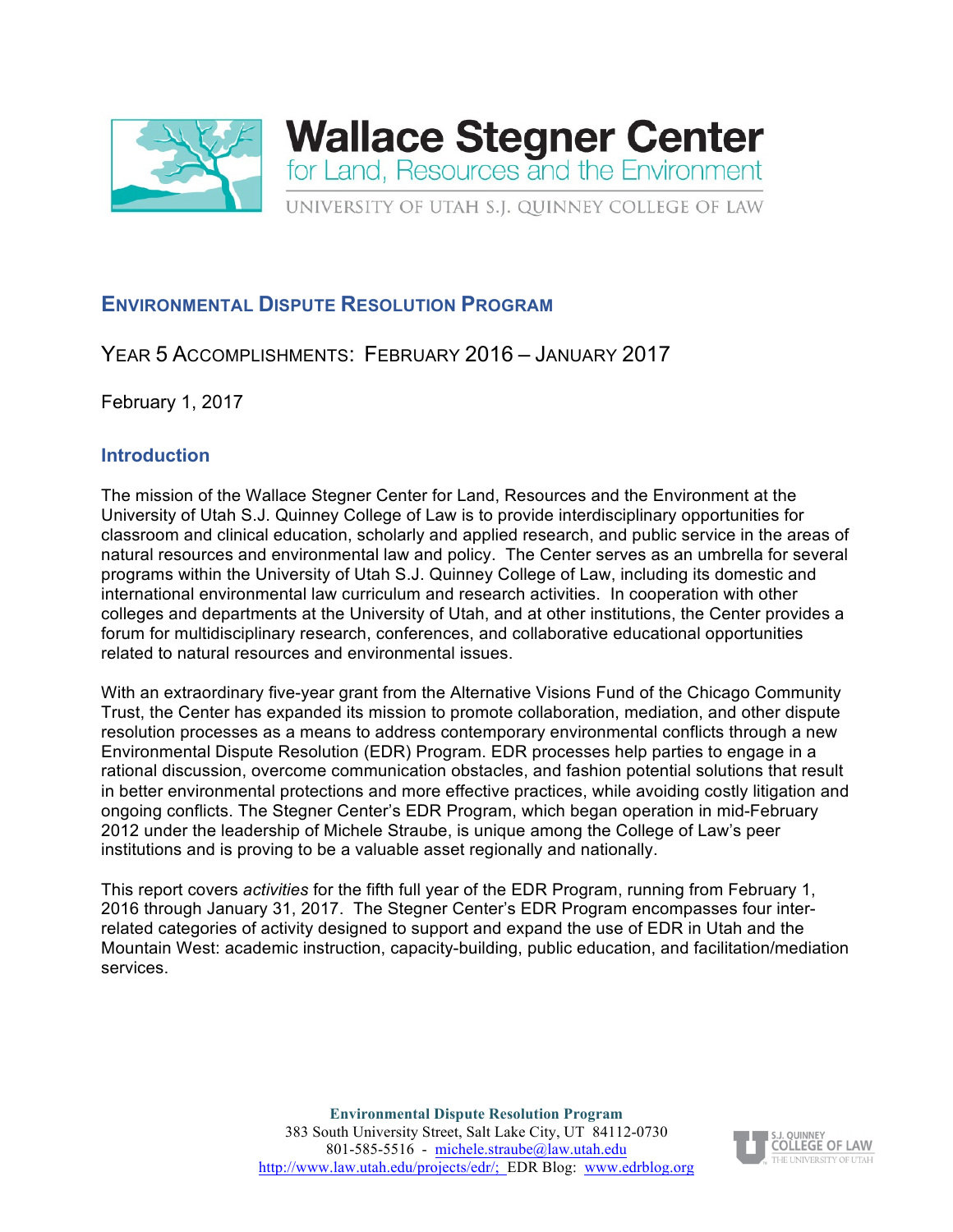#### **Program Development / Outreach**

#### **Staffing**

- Michele Straube has been Director of the EDR Program since its inception. She is a J.D. with extensive experience in environmental/natural resource law and mediation. Ms. Straube is 100% supported by the EDR Program.
- Danya Rumore was hired as the EDR Program's Associate Director in July 2015, directly after completing her Ph.D. in Environmental Policy and Planning from MIT. During her graduate studies, Dr. Rumore worked as the Assistant Director of the MIT Science Impact Collaborative and as an Associate with the Consensus Building Institute. Dr. Rumore continued to split her time in 2016 between the EDR Program (Associate Director and Research Assistant Professor, College of Law, 75%) and the Department of City and Metropolitan Planning (Research Assistant Professor, 25%).
- The EDR Program also relies on students from across campus to help with logistics, research and facilitation support for specific projects. In 2016, our students came from the College of Law; City and Metropolitan Planning Department; Environmental Humanities Program; Parks, Recreation, and Tourism Program; and the University of Virginia Law School. Some students receive clinical or other academic credit for their work, some are funded by outside fellowships, and some are funded through the EDR Program and our projects. During 2016, the EDR Program and Ecological Planning Center also co-hosted a post-graduate fellow from MIT.

#### Collaboration with Others

- Continued collaboration with University of Utah, Global Climate and Sustainability Center Ms. Straube was the College of Law, Stegner Center, representative to GCSC till August 2016. Dr. Rumore was the College of Law's representative to the Executive Committee for the Fall 2016 semester and continues to be the law school's alternate representative. GCSC provided fellowship funding om the 2016-2017 academic year for two students to work with the EDR Program.
- Collaborated with University of Utah, Ecological Planning Center (EPC) Dr. Rumore is a research affiliate of the Ecological Planning Center, which is based in the Department of City and Metropolitan Planning.
- Continued collaboration with University of Wyoming We are in regular contact with the William D. Ruckelshaus Institute of Environment and Natural Resources to learn from their experience in offering a natural resource leadership workshop similar to the EDR Program's *Short Course on Effective Natural Resources Collaboration*, and welcomed Jessica Clement Western, Director of their Collaboration Program in Natural Resources, as a guest speaker this year. We also arranged for Ms. Western to meet with Stegner faculty about the Wyoming Public Lands Initiative while she was in SLC for the *Short Course*.
- Continued collaboration with Utah State University We are in regular contact with various USU faculty and staff to share opportunities. E.g., a Sociology/Natural Resources faculty member included the EDR Program on a short list of potential facilitators for county task

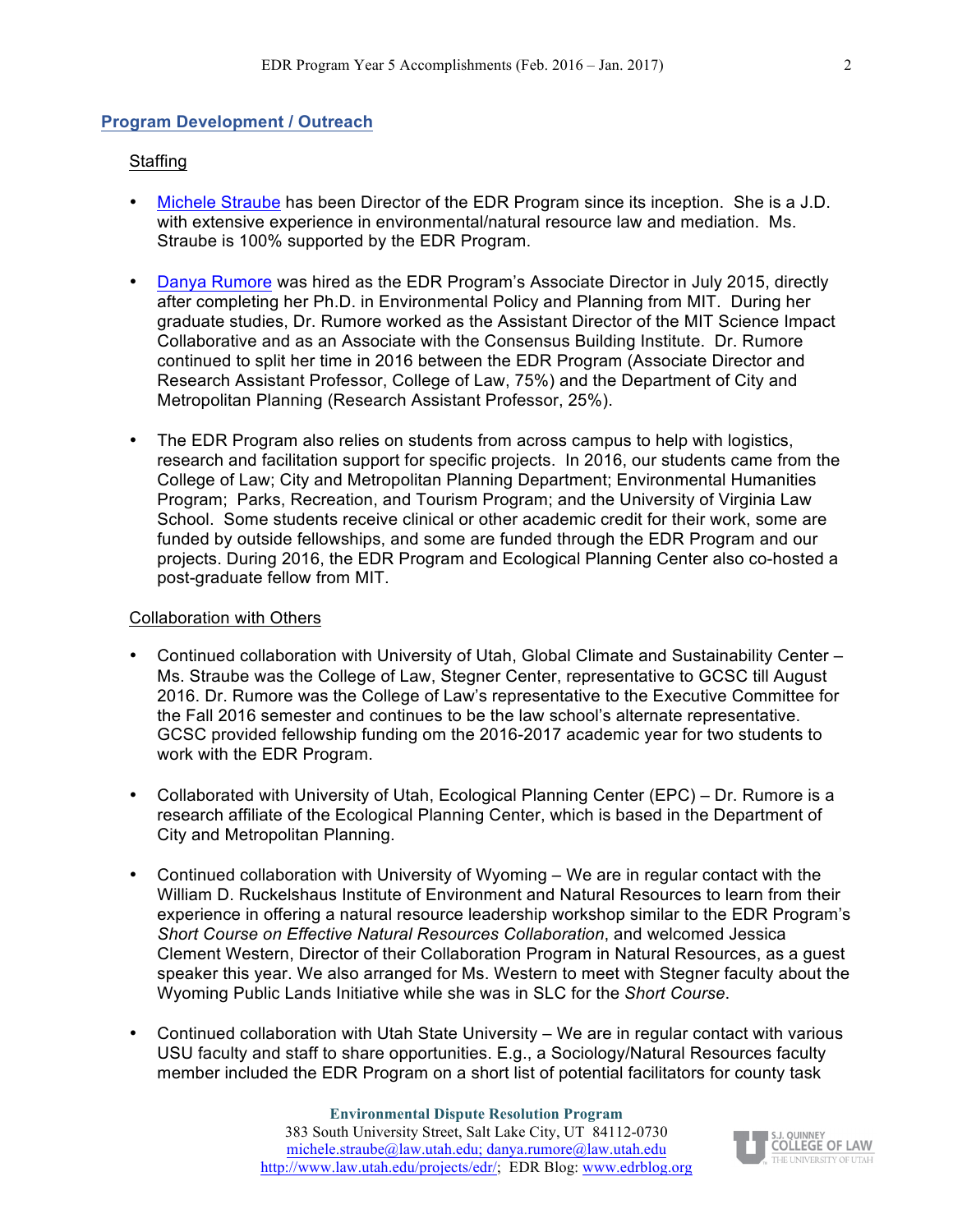forces working on inter-generational poverty and other rural development topics. We also worked with a Natural Resources faculty member and his staff to participate in a Sagebrush Conference in 2016, and have agreed to help design and facilitate constructive discussions at the upcoming Society for Range Management annual conference (February 2017).

• Collaborated with The Langdon Group and various state and federal agencies – We worked closely with these entities to develop a one-day *Forum on Collaboration* presented in November 2015. Twenty-five state and federal agencies provided sponsorship funding and agenda suggestions for the event. The leftover sponsorship funding is being used to support our *Dialogues on Collaboration*, which the EDR Program co-hosts with The Langdon Group.

#### Outreach / Professional Affiliations

- Posted bi-weekly EDR blogs from 24 guest authors.
- Ms. Straube served as co-chair for the American Bar Association / Section on Environmental, Energy and Resources (ABA-SEER) Alternative Dispute Resolution (ADR) Newsletter Committee for the 2015-2016 academic year.
- Ms. Straube served on the Steering Committee for the University Network for Collaborative Governance (UNCG), a national coalition of university programs that focus on public policy collaboration, for two years. Dr. Rumore has taken over that leadership position for the 2016-2017 and 2017-2018 academic years.
- The EDR Program will be hosting the combined UNCG and Association for Conflict Resolution – Environmental and Public Policy Section (ACR-EPP) conferences in the new College of Law building in June 2017. Dr. Rumore is the Chair of the UNCG Conference Committee. She is also spearheading efforts to design the agenda for the day in which the two conferences will overlap, which will focus on ways universities and practitioners can work together to further EDR and collaborative problem solving in the public sector.
- The EDR Program has been included in the National Coalition for Deliberation and Dialogue (NCDD)'s inventory of deliberation and dialogue programs.
- The EDR Program coordinated the College of Law Green Team, a collaboration between faculty, staff, students, alumni, and interested community members. It works to identify and implement policies and programs to encourage sustainable behaviors that complement the green features of the recently completed platinum LEED law school building. In 2015, the Green Team focused primarily on assisting with the move into our new building. Following the 2015 move, the Green Team has been less active.

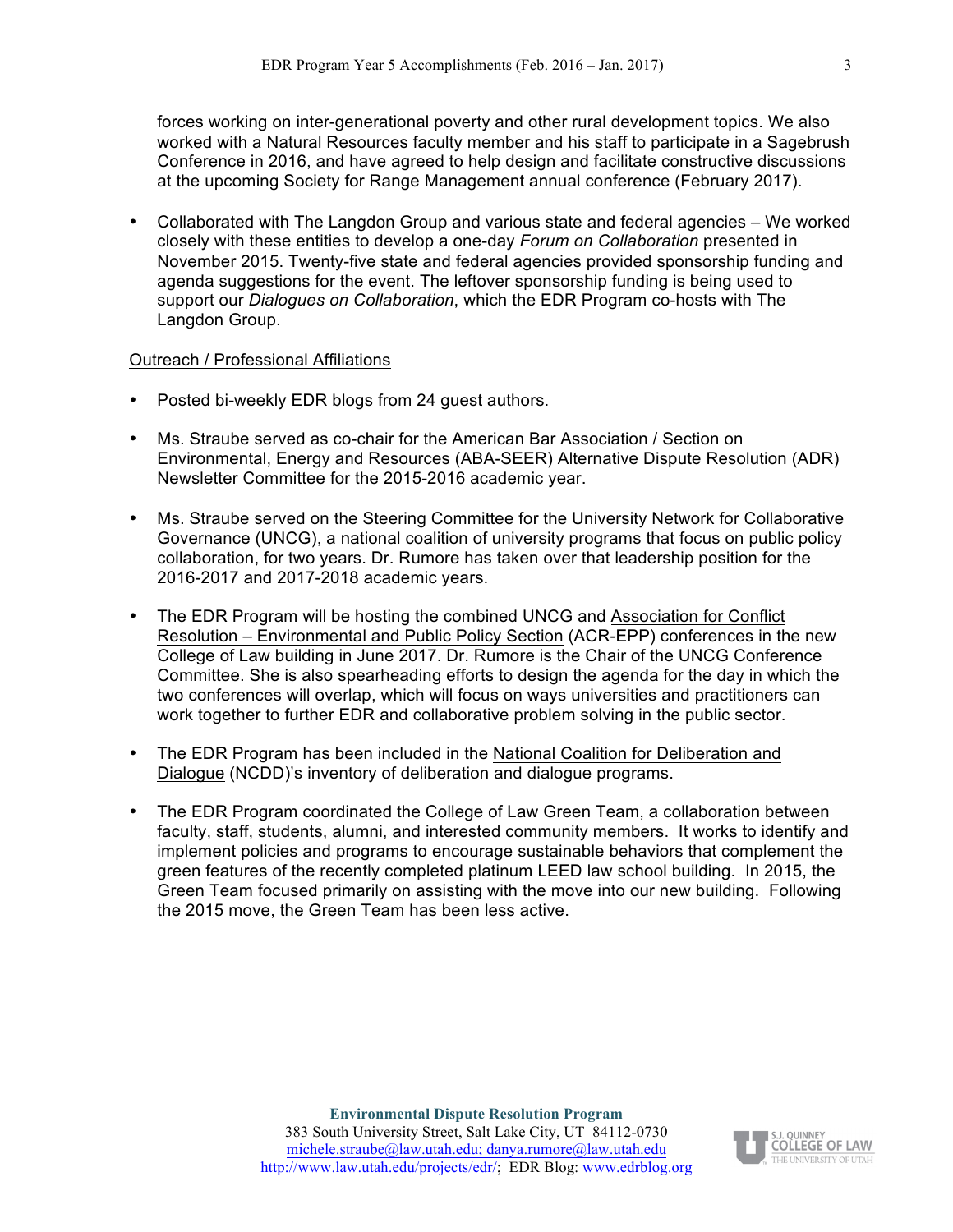#### **Academic Instruction**

- Ms. Straube taught *Environmental Conflict Resolution* in Spring 2016, a 2-credit class qualifying for skills credit (all law students need to complete at least one skills credit course to graduate). The class size was small, which created the opportunity for other students (from the law school and other graduate programs) to participate in role play exercises. We were also able to pilot use of Dr. Rumore's climate change simulations (created for real clients as part of her PhD work) in a classroom setting.
- Ms. Straube taught *Conflict Management* in Fall 2016, a 2-credit class qualifying for skills credit, which presents law students with a broad overview of conflict prevention, conflict management and dispute resolution approaches to the range of conflicts and disputes they will encounter in their professional lives. Although the course does not focus specifically on environmental or natural resource conflicts, it is often the law students' *only* exposure to principles of effective conflict management and collaborative problem-solving.
- Dr. Rumore developed a *Negotiation and Dispute Resolution in the Public Sector* 3-credit graduate-level course for the City and Metropolitan Planning Department, which she taught in Spring 2016. The 3-credit graduate-level course qualifies for all four of the City and Metropolitan Planning Department's specializations. In the class, students learn the theory and practice of mutual gains negotiation and consensus building, and are introduced to facilitation and mediation.
- As part of the NITC educational grant, Dr. Rumore taught an applied *Zion Regional Planning Workshop* course in Fall 2016. This course engaged four graduate students in onthe-ground collaborative planning work in the Zion region. Students in the course also worked with Dr. Rumore to develop tools and resources to teach students and stakeholders about collaborative regional planning, and related skills and approaches.
- Due to a colleague's illness, Dr. Rumore co-instructed the City and Metropolitan Planning Department's *Reason, Power, and Values* graduate level seminar course during the Fall of 2016. The course teaches about the role of reason, values, and power in urban and environmental planning, with a particular emphasis on collaborative planning in the context of complex public policy challenges. The course included 15 graduate students.
- The EDR Program is committed to developing opportunities for students to have hands-on experiences with environmental dispute resolution processes beyond the classroom. Law students can receive academic credit through two clinics (Environmental Practice, Mediation) for working on EDR Program projects, count their hours working with us toward the law school's *pro bono* certificate, or undertake independent research projects whose final reports satisfy the law school writing requirement or certain fellowships. U of U Planning graduate students can work with us on projects that interest us to fulfill their "professional project" requirement or as research assistants. We were also fortunate to benefit from University of Virginia Law School public service fellowship funding, which allowed us to host a summer 2016 fellow here in Salt Lake City.
- The following students were great assets to EDR Program projects over the past year (and, in some cases, will continue to work with us in the coming year):

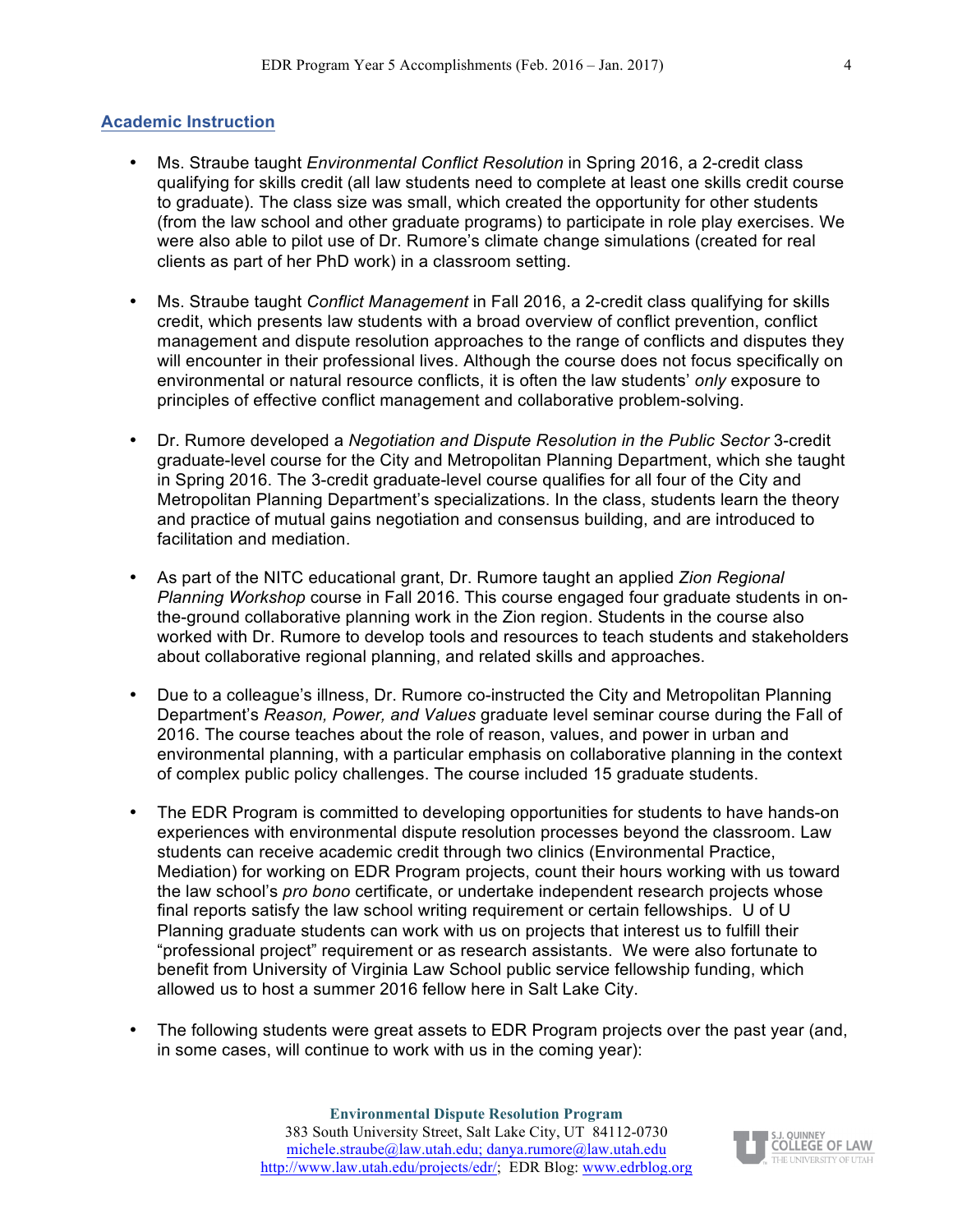- ! Dylan Corbin (Master of City and Metropolitan Planning student). Worked with Dr. Rumore to complete the Situation Assessment for the Zion Regional Collaborative Planning effort in Spring 2016. He has continued to provide support for the Zion Region Collaboration effort. He is also currently working with Dr. Rumore to write an academic paper sharing lessons learned from this effort, as well as to complete tools and resources for advancing collaborative regional planning around national parks and other gateway regions. Mr. Corbin has also assisted with the *Short Course* and various other EDR Program efforts. His work with the EDR Program is supported by a City and Metropolitan Planning Department graduate student assistantship.
- ! Katherine Daly (Master of City and Metropolitan Planning student). Worked with Dr. Rumore to design and facilitate a community forum in the Town of Rockville during Spring 2016. Dr. Rumore was so impressed with Ms. Daly's skills and promise as a collaborative professional that the EDR Program offered Ms. Daly an EDR fellowship for Summer 2016 and the 2016-2017 academic year. Ms. Daly has been assisting the EDR Program with the Zion Region Collaboration effort and our collaborative planning work in Bonner County, Idaho. She has also assisted with the *Short Course*, Program outreach and graphic design, and a variety of other tasks. Ms. Daly's work with the EDR Program is supported by funding from the NITC grant and EDR Program funds. She received a prestigious Women and Transportation Seminar scholarship for her EDR Program work on the Zion project.
- ! Kim Kernan (LLM law student). Her extensive negotiation and land use advocacy background prior to returning to law school has been helpful to the EDR Program. She has acted as co-facilitator for an Escalante River Watershed Partnership quarterly meeting (taking notes and drafting meeting summaries), and will be working more extensively with the EDR Program this spring. Her law school tuition is supported by a GCSC fellowship.
- ! Kailey Kornhauser (Master of Environmental Humanities student). Completed an independent study with the EDR Program in Spring 2016, focusing on collaborative problem solving and resilience in the public sector. She then secured funding from the Environmental Humanities program to support her continued work with the EDR Program during Summer 2016 and the 2016-17 academic year. Ms. Kornhauser has worked on a wide variety of EDR Program efforts, including co-facilitating the Zion Region Collaboration effort, assisting Dr. Rumore with the 37 Degrees North effort, providing organizational support for the *Short Course*, and helping with outreach and communication efforts. Dr. Rumore is advising Ms. Kornhauser's thesis research on collaborative Forest Service plan revisions.
- Nils Lofgren (2L law student). Conducting legal and policy research to support our work with the US Forest Service on collaborative forest plan revisions. Mr. Lofgren's work with the EDR Program is supported by an EDR fellowship for Spring 2017.
- ! Cody Lutz (Master of City and Metropolitan Planning student). Joined the EDR Program in Fall 2016. Mr. Lutz has provided support for the Zion Region Collaboration effort and the *Short Course*. He is also currently working with Dr. Rumore to design and facilitate a community forum in the Town of Springdale. Mr. Lutz's work with the EDR Program is supported by a GCSC fellowship, and a graduate student assistantship from the City and Metropolitan Planning Department.
- ! Megan Mustoe (3L law student). Ms. Mustoe worked with the EDR Program last academic year *pro bono* (i.e., without receiving academic credit or pay), and is

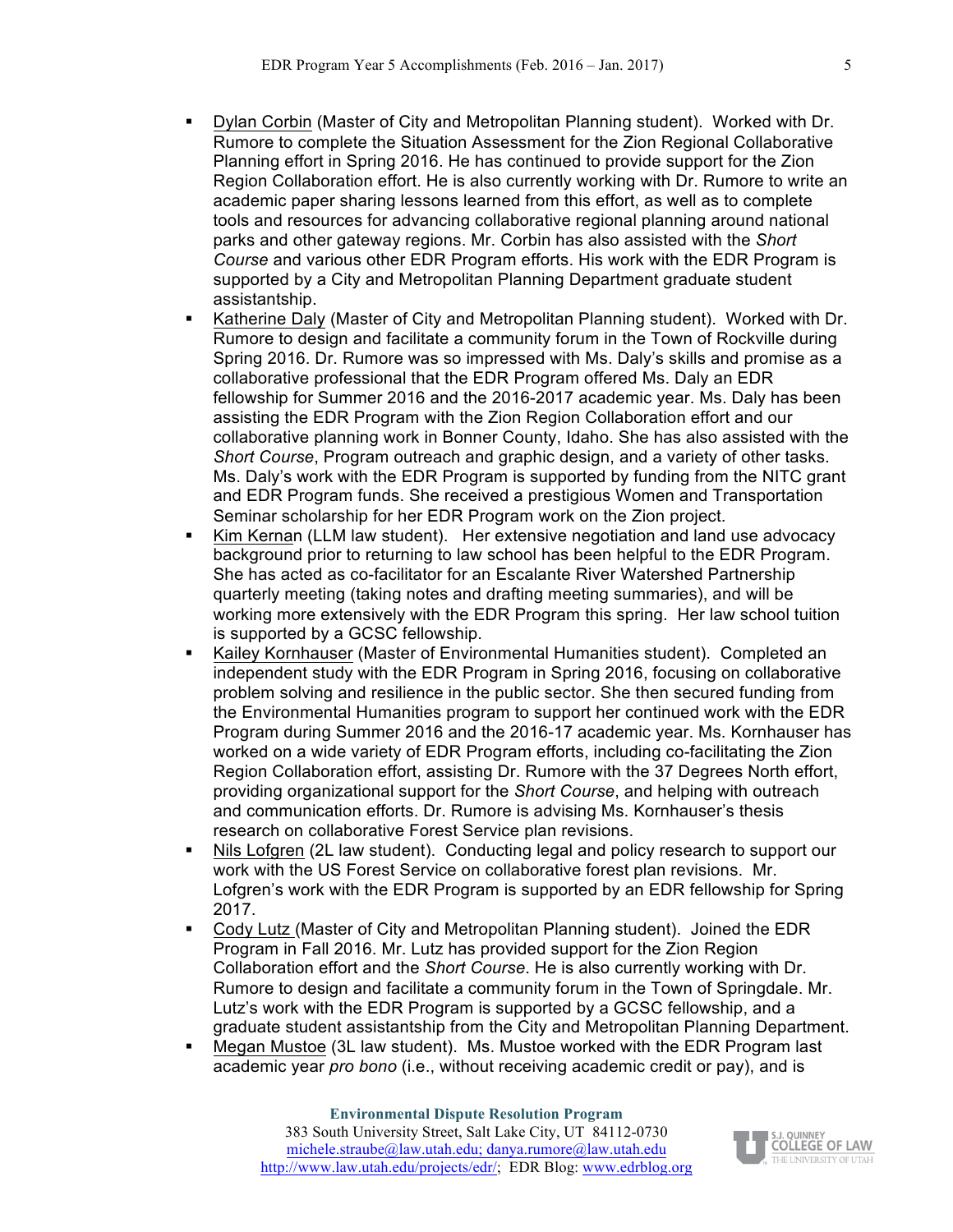supported for this academic year by a David C. Williams Fellowship. She has conducted legal research on various issues, acted as co-facilitator in select La Sal Sustainability Collaboration monthly meetings (taking notes and drafting meeting summaries), assisted in the development and implementation of the *Short Course,*  and acted as co-mediator for a litigation-related mediation. Ms. Mustoe was hired to act as a facilitator for the Utah Forest Restoration Working Group (a project the EDR Program did not have the capacity or interest to take on), which she is doing on her own with Ms. Straube's minimal remote supervision.

- ! Andrew Ognibene (1L law student from University of Virginia Law School). Mr. Ognibene learned about the EDR Program through our 2015 summer fellow, Hannah Payne, and contacted us about working with the EDR Program as a summer fellow in 2016. He secured his own stipend funding from U Va. Mr. Ognibene conducted research for the EDR Program and the Stegner Fellows Program, and acted as co-facilitator for an Escalante River Watershed Partnership quarterly meeting (taking notes and drafting meeting summaries). He received an offer of a 2017 summer job (after his 2L year) with a regional natural resources law firm in Denver, in part on the basis of his EDR experience with us during Summer 2016.
- ! James Owen (3L law student). Developing a series of five role-play simulations based on an over-arching fact scenario, our work product under the RMMLF special projects grant. We have submitted a proposal for Mr. Owen to present at the Natural Resources Law Teachers Institute in June 2017. Mr. Owen received academic credit through the Environmental Clinic for his work with the EDR Program in Fall 2016; his continuing work is supported by an EDR fellowship in Spring 2017, paid by RMMLF.
- ! Natalie Watkins (Master of City and Metropolitan Planning student). Assisted the EDR Program with various support tasks in Spring 2016, such as reviewing existing facilitation training programs to inform our potential design of a facilitation course, conducting background research for projects, graphic design for outreach materials, and updating email lists. She also served as a teaching assistant for Dr. Rumore's 2016 *Negotiation and Dispute Resolution* course.
- Dr. Rumore is serving as a doctoral committee member for two Ph.D. students: Chris Zajchowski (Ph.D. candidate in Parks, Recreation, and Tourism), who has been working with Dr. Rumore to explore how mental models influence, and are influenced by, collaborative planning efforts; Robin Rothfeder (Ph.D. candidate in City and Metropolitan Planning), who is working with Dr. Rumore on a theory and practice of ecological planning; and Zacharia Levine (Ph.D. candidate in City and Metropolitan Planning), who is working with Dr. Rumore on gateway community planning challenges. Dr. Rumore has also served on the thesis and/or professional project committees for multiple Masters students from the Planning Department and other departments around campus.
- EDR Program staff members are often invited to give guest lectures or presentations in classes across campus. During 2016, we gave presentations about collaborative problemsolving to classes in the College of Law, Communications Department, Conflict Resolution Certificate Program, Department of City and Metropolitan Planning, College of Engineering, and the Global Change and Sustainability Center.

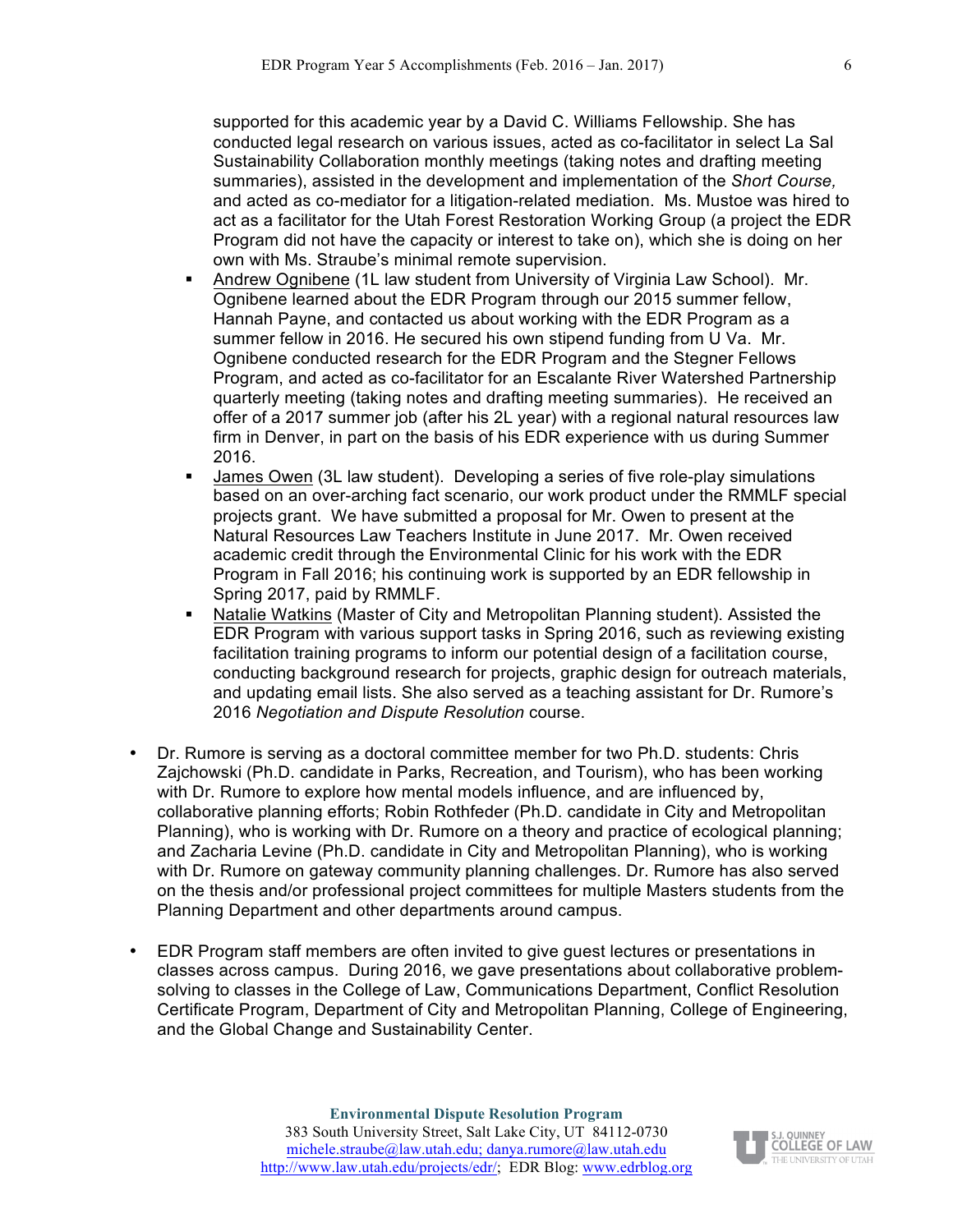## **Capacity-Building**

#### Utah Program on Collaboration

- We have been working with colleagues in the private sector, academia and government agencies to develop and launch a three-part *Utah Program on Collaboration* to build natural resources collaboration leadership capacity throughout the state. The *Program* consists of a one-day *Forum on Collaboration*, *Dialogues on Collaboration*, and a *Short Course on Effective Natural Resources Collaboration*.
	- ! To inform the *Program,* EDR Program staff and partners at The Langdon Group conducted over 30 interviews with key individuals in state and federal environmental and natural resource (ENR) agencies.
	- ! In November 2015, we held our first *Utah Forum on Collaboration.* The *Forum* brought together almost 40 high-level leaders from state and federal ENR agencies for peer-topeer learning about opportunities and challenges for ENR collaboration in Utah. The *Forum* covered topics including the fundamentals of collaborative problem-solving, inter- and intra-agency collaboration, and collaboration with other stakeholders. It provided participants resources to support agency collaborative efforts, such as information on where to find facilitators and collaboration support, as well as case studies of collaboration; these resource materials are also available on the EDR Program website.
	- ! *Dialogues on Collaboration*, the second component of the Program on Collaboration, began in 2016*.* The *Dialogues* provide an in-person peer-to-peer sharing opportunity for a broad range of ENR stakeholders (agency leaders, local governments, conservation groups, industry, interested members of the general public) to explore key ENR issues and collaboration topics. We hosted the first *Dialogue* on June 15, 2016, focused on "Working With Elected Officials: What Collaboration Can Bring to the Table." The second *Dialogue*, hosted on December 7, 2016, focused on "Working with Tribes: What Collaboration Can Bring to the Table." Both *Dialogues* followed a similar format, involving panel presentations and small group discussions. Based on the highly positive feedback received from participants, we plan to host future *Dialogues* on a semi-annual basis, focusing on topics the participants have asked for.
	- ! We delivered the inaugural *Short Course on Effective Natural Resources Collaboration* starting in June 2016 to a cohort of 24 participants. With the use of donated scholarship funds (Huntsman Corporation, Wagner Family Foundation), we were able to choose a highly diverse group that included mid- to upper-level professional representatives from all levels of government (local, state, regional, federal), NGOs, corporations, tribes, legislative staff, and consulting firms. The *Short Course* is a six-session training program teaching the skills and theory of collaborative problem solving around environmental and natural resources issues. The training has been very well-received; we have been improving the curriculum and approach between sessions based on endof-session participant evaluations, and will also use this information to improve the curriculum before we implement the 2017 *Short Course*. The application process for the 2017 *Short Cours*e will open in April 2017.

#### Rocky Mountain Mineral Law Foundation (RMMLF) Special Project

• The EDR Program received a RMMLF Special Projects Fund grant to develop a series of inter-connected role-play simulation exercises that will be used to teach mineral law students and practitioners negotiation and collaborative problem-solving skills in a risk-free, but realistic, environment. The exercises are being designed to successively engage

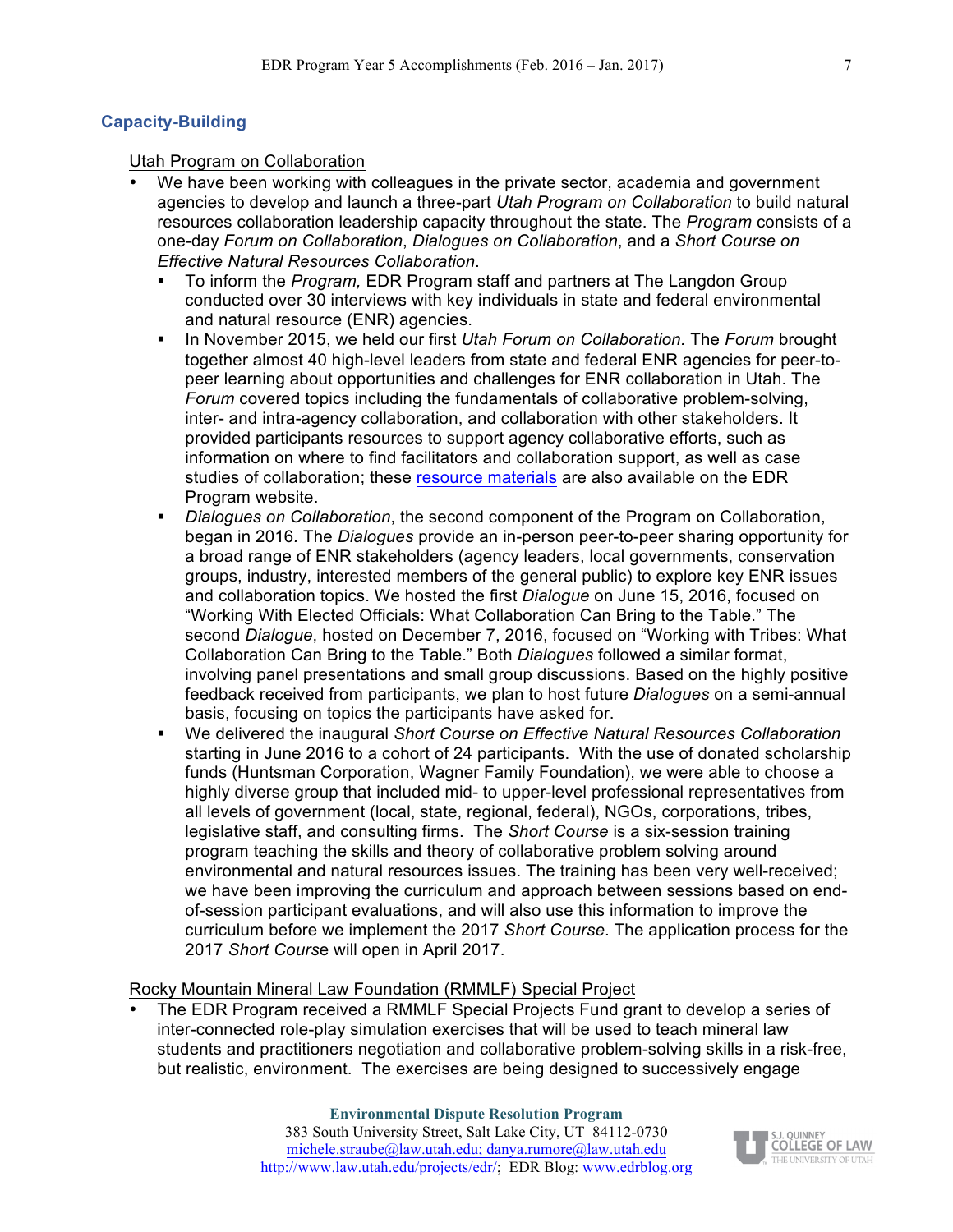students in learning key skills and concepts; each simulation will build on the lessons learned in prior exercises and are designed to expose participants to a variety of stakeholder roles, with the aim of enhancing participants' ability to fully understand the varying perspectives on complex mineral law issues. The exercises, based on an oil and gas development scenario, start with a relatively simple two-party negotiation, move to a three-party negotiation, and continue on to include more complex issues and negotiation situations. When complete, we will present the exercises at the Rocky Mountain Natural Resources Law Teachers Institute (in June in Banff), and distribute them widely to law and other graduate schools, as well as professional associations working on mineral development issues.

#### Requests for Advice

• The EDR Program receives numerous requests to provide advice or guidance on EDR process design and implementation over the course of a year. While the program often does not get public credit for these coaching or mentoring conversations, it is a significant contribution to expanding the use of collaborative problem-solving and dialogue as the means for managing conflicts around environmental and natural resource issues. In 2016, the Program received a range of requests from helping stakeholders think through how to create an opportunity for dialogue to recommending a facilitator or mediator.

#### **Public Education**

The EDR Program seeks out opportunities to educate the public about the existence of EDR processes and their benefits, as well as to provide information to professional audiences about basic skills for dialogue and collaboration.

#### EDR Blog

- The *EDR Blog*, launched in 2014, was envisioned as a way to raise awareness that collaborative problem-solving and consensus-building are being used effectively in Utah and beyond. EDR Blog content is written primarily by guest bloggers, with some entries from EDRP staff to promote our activities and share our insights.
- In 2014, we posted 19 entries from 14 authors; in 2015, we posted 27 entries from 26 authors; in 2016, we posted 26 entries with 24 authors.
- The blog posts highlight EDR best practices and lessons learned, identify EDR opportunities for current controversial issues, share the neuroscience and psychology underlying humans' unique ability for collaboration and dialogue, and discuss other miscellaneous EDR topics.
- This year's guest authors included graduate and undergraduate students from multiple institutions, fellow facilitators and mediators, academics from around the country, environmental and community activists, as well as state and federal agency officials.

#### Case Studies

• Our case study library continues to grow. In addition to three practitioner-written case studies, we have "published" five *Environmental Conflict Resolution* student papers to the EDR Program website, with a stand-alone Executive Summary for each paper. Four additional student papers are in the process of editing, and should be "published" in the next few months. We will also be adding a variety of case studies that were developed for the UT *Forum on Collaboration* and *Short Course*.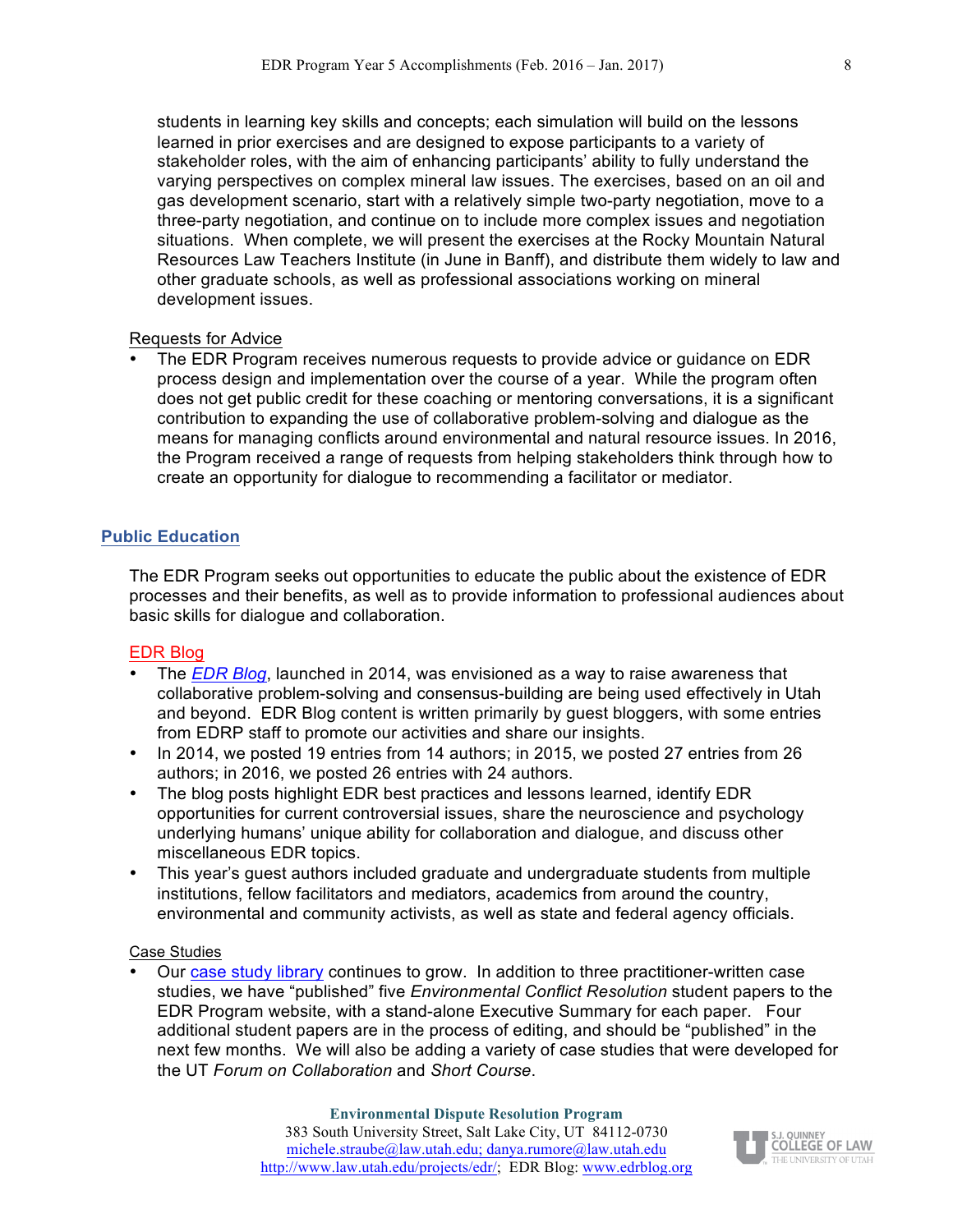## Written publications, blog posts, and podcasts

- Book / Book chapters
	- o Czaika, E., D. Rumore, and T. Schenk (2016) Finding the Facts about Joint Fact-Finding: Criteria and Approaches for Rigorous Evaluation, *Joint Fact Finding in Urban Planning and Environmental Disputes*, London, UK: Routledge.
	- o Schenk, T., E. Czaika, M. Russo, and D. Rumore (2016) Joint Fact Finding: An Approach for Advancing Interactive Governance When Scientific and Technical Information Is in Question, chapter in Edelenbos and van Meerkert (eds.) *Critical Reflections on Interactive Governance,* Edward Elgar Publishing.
- **Articles** 
	- o Rumore, D., T. Schenk, and L. Susskind (2016) Enhancing Communities' Readiness to Adapt to Climate Change Through Role-Play Simulations, *Nature Climate Change,* 6: 745-750*.*
	- $\circ$  Cachelin, A., J. Rose, and D. Rumore (2016) Leveraging Place and Community for Critical Sustainability Education: The Promise of Participatory Action Research, *Journal of Sustainability Education.*
	- o Spence, J., L. Pilkington, L. Whitham, J. Tuhy, M. Straube, M. Wight (Centennial issue 2016) The Escalante River Watershed Partnership – Glen Canyon National Recreation Area Teams up with Regional Partners to Restore the Escalante River Watershed, NPS *Crossroads in Science* magazine.
- Blogs, Podcasts, Media
	- o *ABC4 Live*, Straube interview, 1/21/16
	- o *Q&A w/ the Environmental Dispute Resolution Program: Creating a Culture of Environmental Collaboration*, Sustainable Utah blog, Rumore (3/8/16)
	- o *Apply for Short Course on Effective Natural Resources Collaboration*, EDR Blog, Straube, 3/14/16
	- o *The Power of Collaborative Tinkering and Creative Problem Solving,* EDR Blog, Rumore, 3/28/16
	- o Interviewed by *Moab Sun* reporter about consensus-building processes and forest plan revisions (8/16), Straube (used by reporter as background information)
	- o *So Little Time, So Much to Read: Conflict Management Blogs I Follow,* EDR Blog, Straube, 8/29/16
	- o *Using Serious Games to Help Communities Make Progress on Serious Problems,* EDR Blog, Rumore, 10/24/16

## Presentations

- "Coloring Inside the Lines: Exploring the Boundaries of Ethics in Negotiation," Law of the Colorado River Continuing Legal Education Seminar, Las Vegas, NV, 2/5/16, Straube
- "Engaging Stakeholders: What works, what doesn't work, and why?," Sagebrush Ecosystem Conservation workshop, Salt Lake City, UT, 2/24/16, Straube
- "Forum on Collaboration," International Association for Public Participation (IAP2) regional annual conference, Salt Lake City, UT, 4/22/16, Straube
- "Secrets of Effective Collaboration," UT Department of Environmental Quality, Salt Lake City, UT, 5/25/16, Straube

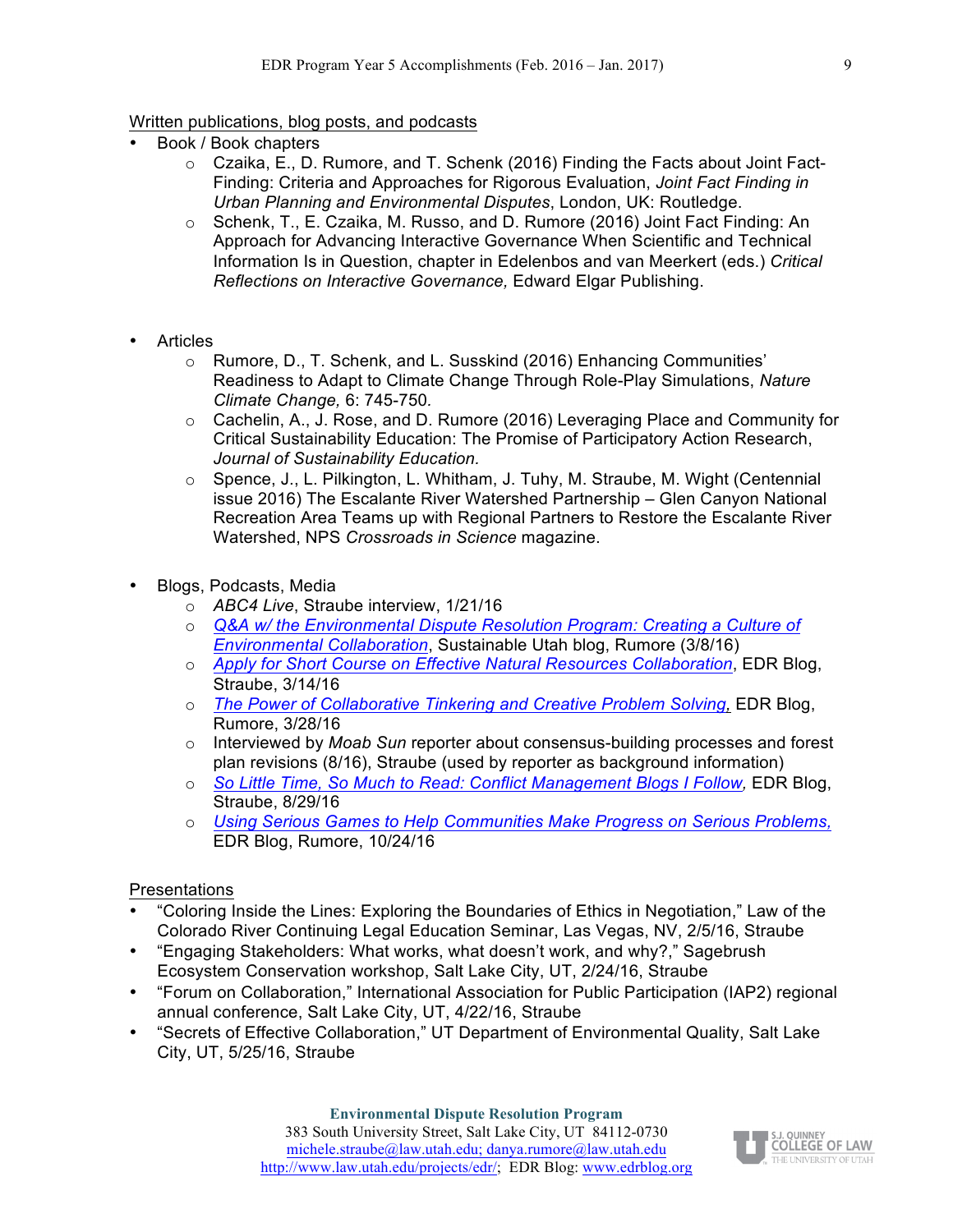- "2015 ADR Year in Review," (moderator), ABA-SEER ADR Committee webinar, 6/1/16, Straube
- "Advancing the Evaluation of Collaborative Governance Through Research and 'Pracademic' Collaboration*,"* University Network of Collaborative Governance conference (session organizer, co-facilitator, and presenter), 6/14/16, Rumore
- "Collaborative Planning: A Tool for Helping Gateway Communities Thrive," Utah Outdoor Recreation Summit (invited talk), 9/14/16, Rumore
- "Collaborative Regional Planning: A Tool for Helping Gateway Regions Thrive," City and Metropolitan Planning Brownbag Series, 9/26/16, Rumore
- "Collaborative Planning in the Zion Region," WTS Fall Retreat (invited talk), 10/09/16, Rumore
- "Collaborative Planning in Gateway Regions," Park, Recreation, and Tourism Program (invited talk), 10/11/16, Rumore
- "Water Diplomacy: Theories, Tools, and Techniques," Oregon State University Water Cooperation and Peace Seminar Series (invited talk), 11/02/16, Rumore
- "Collaborative planning: assessment, evaluation, and innovation," Association of Collegiate Schools of Planning, 11/04/16
- "Public Involvement, Collaborative Decision Making, and Facilitation," WTS and IAP2 (invited panel talk), 1/17/17, Rumore
- "Collaborative Groups Related to Sustainable Grazing on Public Lands," Society for Range Management Symposium, St. George, 2/2/17, Straube

# **Facilitation/Mediation Services**

The EDR Program intends to be directly involved in a small number of fee-for-service EDR projects that have the potential to be precedent-setting, demonstrate best practices, and/or provide learning opportunities for students. Program staff's involvement may include collaborative process design and/or serving as mediator/facilitator. Program staff also provide some *pro bono* facilitation services as a professional courtesy. Building on Dr. Rumore's experience working at MIT and the Consensus Building Institute, we are also exploring ways of using academic research as a way to provide capacity building, stakeholder engagement, and collaborative planning support to communities and stakeholder groups, and to further the theory and practice of collaborative processes.

## Town of Rockville

• This past spring, Dr. Rumore worked with EDR Program Fellow Katherine Daly to conduct a simple situation assessment, and then design and facilitate a community learning forum on another contentious issue: the replacement or rehabilitation of the town's historical bridge. The Community Forum on the Rockville Truss Bridge was held on February 26, 2016, and led to the community successfully working through divides to unite in an effort to rehabilite the historic bridge. The EDR Program provided ongoing support for the community, which has now secured funding and Utah Department of Transportation support for restoring the bridge. Rockville public officials wrote an EDR Blog about the forum and how it helped the town make progress on a seemingly intractable conflict: "How Dialogue Can Help Small Towns Navigate Planning Challenges."

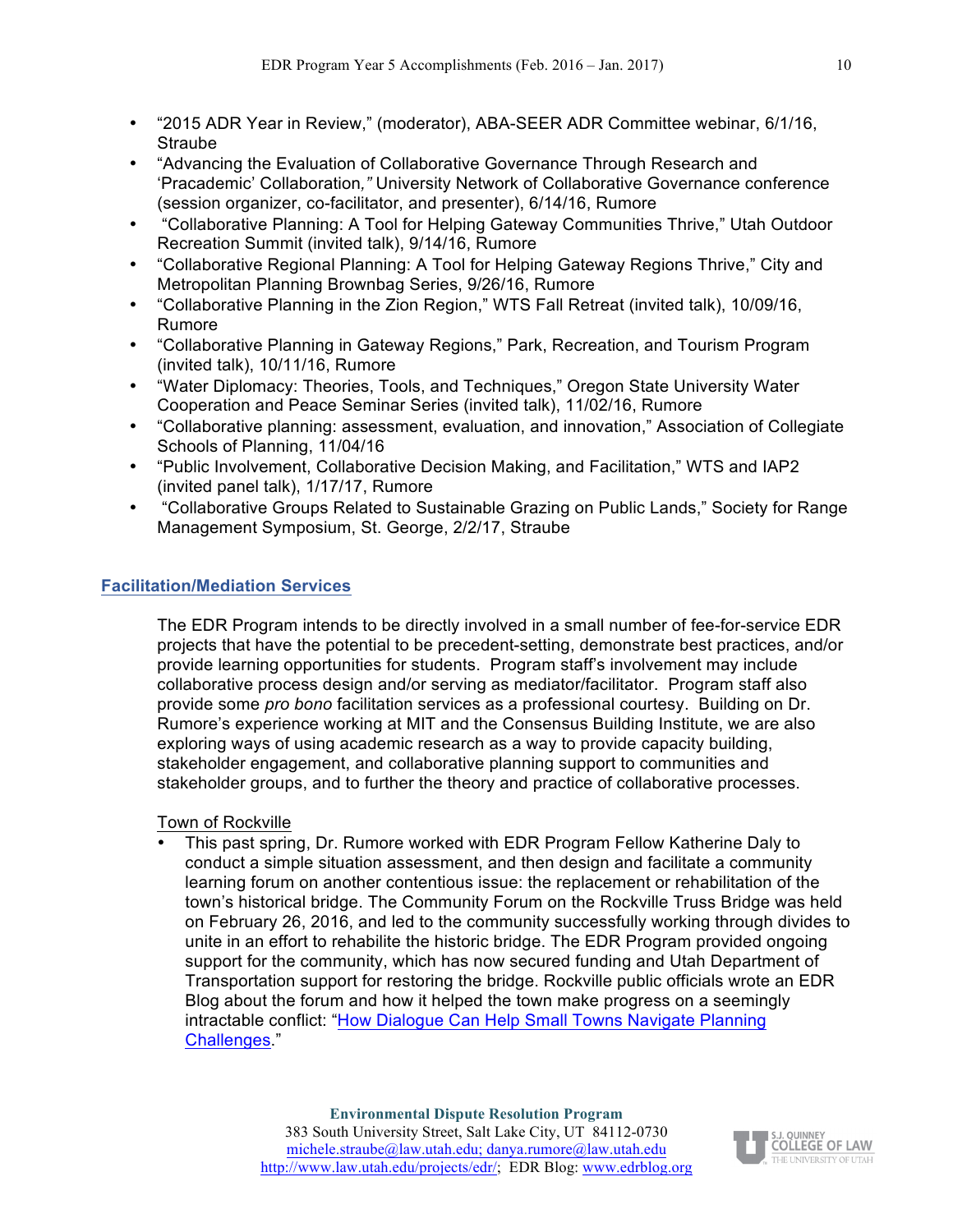Zion Regional Collaborative Planning

- The regional growth, increased national park visitation, water shortage, and other pressures that are affecting Rockville are impacting the entire Zion Canyon region, including Zion National Park and the communities in the western transportation corridor leading into the park. Through discussion with diverse regional stakeholders, we learned that there is great opportunity to provide collaborative planning support for stakeholders in the region to help them address the issues they are currently facing and projected risks associated with increased growth and climate change.
- In partnership with the Ecological Planning Center, the EDRP is now leading a multiyear action research project providing planning support for the region while studying the effectiveness of collaborative scenario planning as an approach for helping gateway regions thrive amid significant tourism and growth pressures.
- The situation assessment, completed in Summer 2016, identified significant opportunities for, and potential benefits of, planning collaboration in the Zion region. The Zion Region Collaborative effort is now underway. Regional stakeholders—including representatives from Zion National Park, Bureau of Land Management, Town of Springdale, Town of Rockville, Town of Virgin, Washington County, Iron County, Kane County, multiple regional tourism offices, Utah Office of Tourism, Utah Office of Outdoor Recreation, local businesses, conservation NGOs, and other entities—have met three times since July 2016.

## Town of Springdale

• As a result of our work in Rockville and the Zion Region, the Town of Springdale approached the EDR Program in Fall 2016 about facilitating a community forum on lodging development and community character. To help the community have a productive dialogue about these changes and how the town should manage lodging development in the future, Dr. Rumore and EDR Program Fellow Cody Lutz conducted a simple situation assessment, then designed and facilitated a community learning forum held on January 25, 2016.

#### Bonner County Regional Collaborative Planning

- In Spring 2016, Dr. Rumore was approached by colleagues in Bonner County, Idaho, about assisting with countywide land use and planning-related tensions. Dr. Rumore assisted a local group of citizens in forming Project 7B, a community group focused on supporting meaningful dialogue and collaboration around countywide land use and planning concerns. A situation assessment of growth, land use, and planning related concerns in Bonner County was completed in Summer 2016, with the support of EDR Program Fellow Katherine Daly. Ms. Daly also assisted Project 7B in developing educational materials about planning-related concerns in Bonner County, which are now being shared via the Project 7B website.
- Building on the findings of the assessment, Dr. Rumore is now working with Project 7B and local municipalities to convene and facilitate a stakeholder workshop, which will be held on February 10, 2017, will engage key regional stakeholders—including Bonner County commissioners and planners, municipal mayors and other key public officials, and representatives of other key stakeholder groups—in facilitated dialogue about land use and planning-related opportunities and challenges in the county, and potential pathways forward.

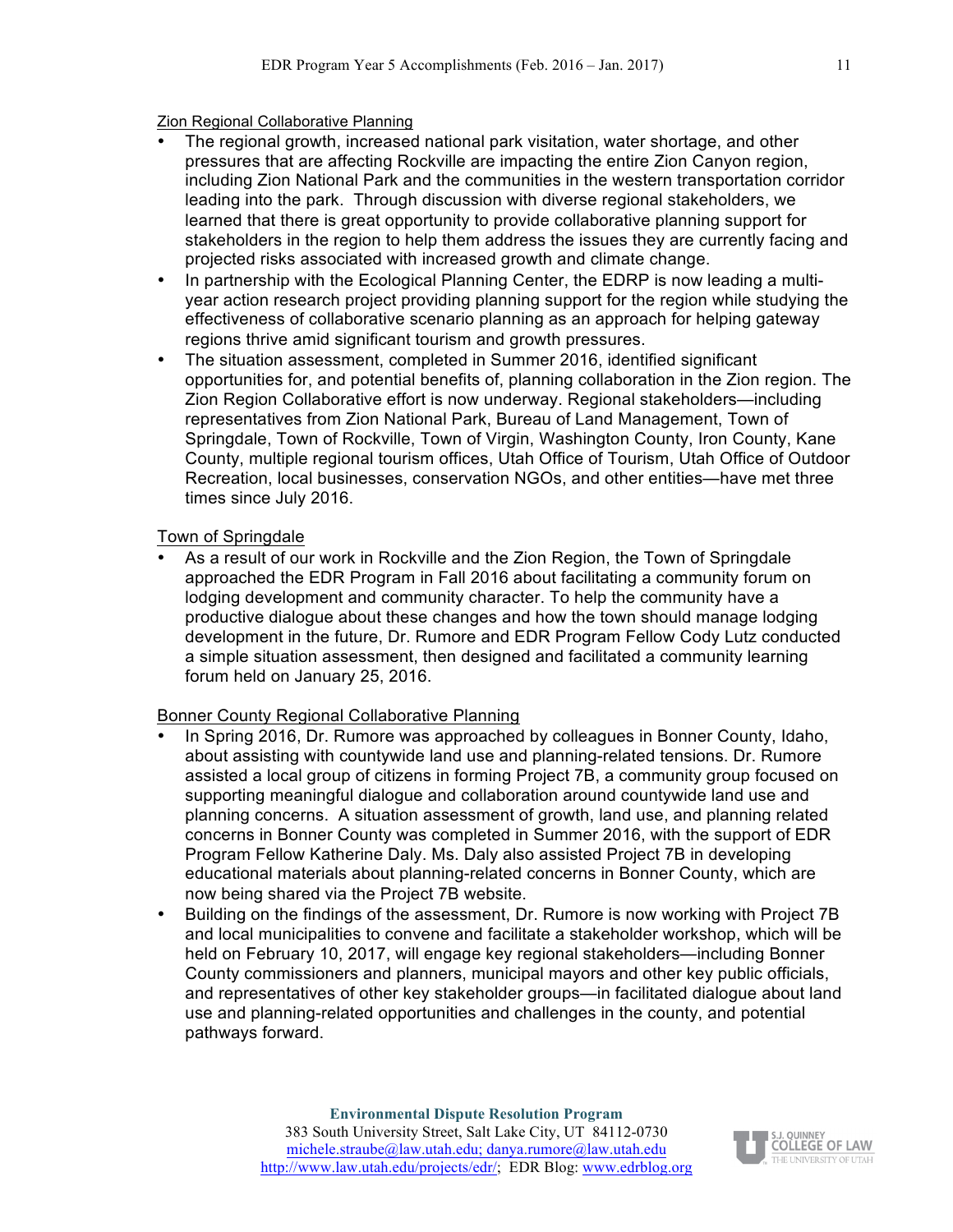La Sal Sustainability Collaboration (LSSC)

- The LSSC is co-convened by the Utah Grazing Improvement Program (in the Department of Agriculture & Food) and the Grand Canyon Trust; its members include representatives from the ranching permittees, San Juan County, state wildlife agency and conservation groups. Federal and state land managers are participating actively in the group as resource experts. The purpose of the Collaboration is to co-create an approach to management of an area encompassing tens of thousands of acres in the "Southern La Sal's and Canyons" where federal, state and private rangelands are operated as an integrated, sustainable system. The Collaboration's recommendations will (1) provide for ecological resilience, (2) sustain economic viability, (3) promote cultural preservation, (4) be socially acceptable, and (5) be legally defensible.
- The group was created as a first-of-its-kind effort to bring all public and private land managers together to develop a comprehensive approach to grazing management that maximizes private and public values. The group has been meeting monthly since August 2014; it did not meet its over-optimistic intention to complete its work within a year. EDR Program staff's activities for the LSSC include process design, meeting facilitation, and between-meeting mediation as needed. We have also been able to use clinical law students to provide facilitation support.
- Various outside realities during 2016 significantly affected the LSSC process, which in turn required significant EDR Program support in the form of mediation, conflict coaching, and report-drafting. The group's "final" meeting – intended as a signing celebration – is scheduled for February 8, 2017. If the current consensus holds, and the consensus recommendations are signed, it will be a testament to the good will, optimism and determination of the co-conveners, the stakeholders' love of place, and the benefits of mediation/facilitation.

#### Escalante River Watershed Partnership (ERWP)

- Now in its seventh year, ERWP is implementing a collaborative and comprehensive approach to restore, protect and maintain a healthy riparian ecosystem in the Escalante River watershed. The effort was initiated in 2009 by The Nature Conservancy, National Park Service and Grand Staircase-Escalante National Monument, and continues to operate as a loose collaboration of partners. Partnership members include federal and state agencies, local elected officials, various non-profit organizations, and local landowners.
- EDR Program staff's activities for the ERWP since February 2012 have included committee and full partnership meeting facilitation, ongoing coordination and mediation between stakeholders as issues arise, partnership development advice, and facilitation of an annual strategic planning retreat. By the end of 2015, the partnership was operating well and capable of self-facilitation, with conflict coaching needed only for discrete issues.
- In 2016, the EDR Program coordinated the 5-year renewal of the ERWP Partnership Agreement, which resulted in 13 partners renewing their written commitment, and 8 new partners signing on. We also facilitated the group's negotiations to update their Charter to strengthen behavioral norms. Outside events during 2016 created some "difficult conversations" for the partnership, and may have long-term repercussions about the scope of the partnership's efforts. The group went through two unsuccessful job searches in 2016 for a Watershed Partnership Coordinator (general reluctance of applicants to move to Escalante, UT), and is likely to renew its search in the next year or two.